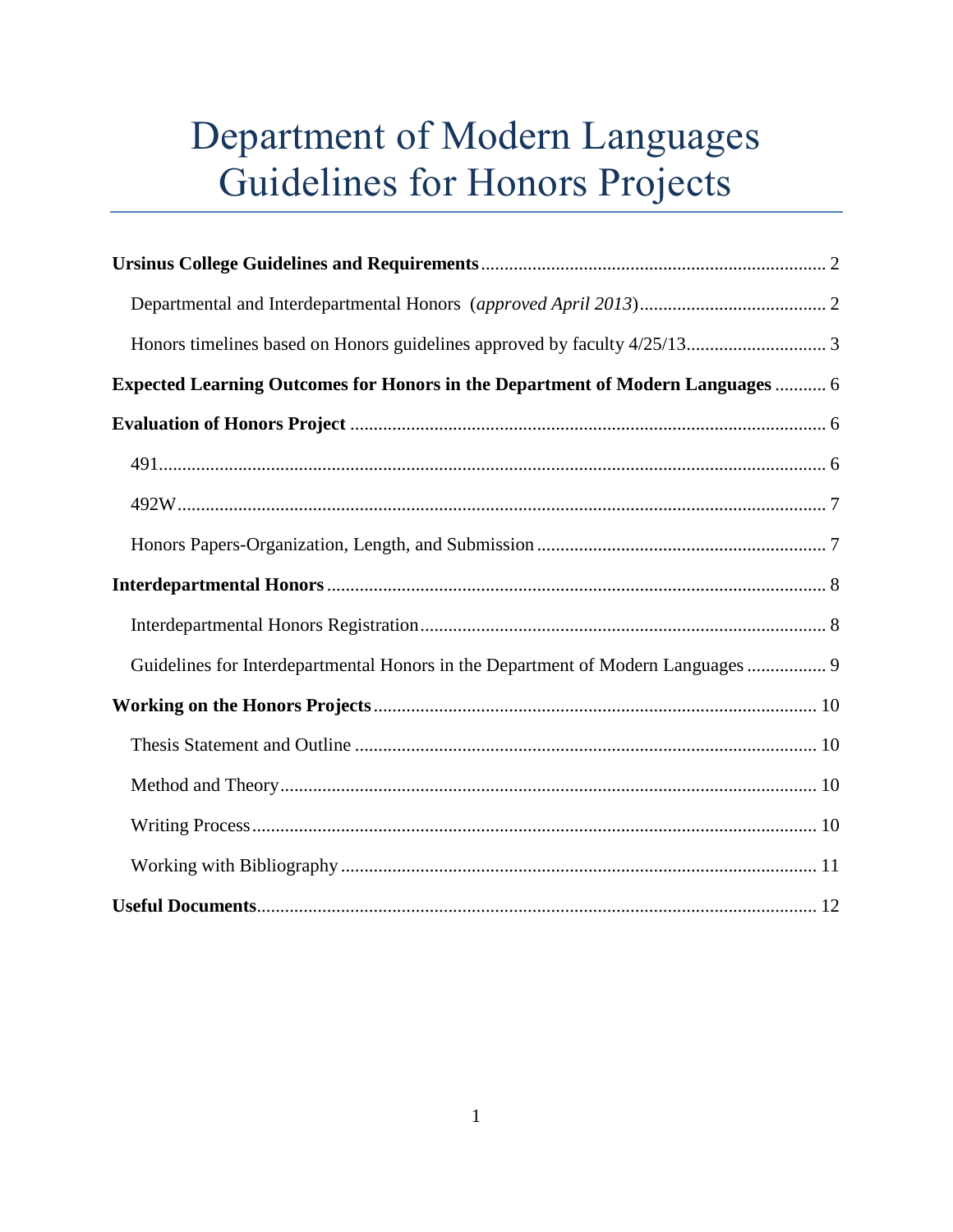## **Ursinus College Guidelines and Requirements**

## **Departmental and Interdepartmental Honors (***approved April 2013***)**

The goals of the Honors Program at Ursinus College are to encourage academic excellence, to promote original research and independent study, and to reward scholarly achievement. Students with high overall academic standing who have demonstrated an exceptional competence, the capacity for independent, original research and disciplined scholarship may be awarded departmental honors or distinguished honors in the department of their major or minor fields of concentration. Students may also be awarded interdepartmental honors or distinguished honors, if they are double majors and complete the requirements for honors in both departments. Interdepartmental or distinguished honors may also be granted to students who complete the requirements for honors in the departments of their major and minor, subject to approval of both departments. Students may receive honors or distinguished honors in their minor departments or programs, with the approval of both their major and minor departments/ programs. Students' eligibility to do honors outside of their major or minor must be pre-approved by the department in which the honors project is conducted and by the Academic Standards and Discipline Committee.

All these awards are made subject to the following regulations:

1. To be eligible for departmental or distinguished honors, students must have a 3.5 cumulative average based on their last four semesters. Exceptions may be made by the Academic Standards and Discipline Committee at the request of the department.

2. To be admitted to candidacy for departmental or interdepartmental honors or distinguished honors, students must enroll in a first semester of Research/Independent Work 491. By the middle of their first semester of Research/Independent Work 491, a candidate for honors submits a formal proposal including a bibliography and research plan to the department(s) for approval. Near the end of the 491 course, the candidate submits a written status report and makes an oral presentation to the department(s). Upon completion of 491, the student may be invited by the department(s) to pursue honors in the following semester.

Students must obtain written consent of a faculty member who will serve as the project adviser, have their candidacy certified by the chairperson of the department in which they wish to pursue honors. In the case of interdepartmental honors, students must obtain written consent of a faculty project adviser from each department/program, have their candidacy certified by the chairperson/coordinator of one of these departments/programs, and have the research or individual projects approved by both departments/programs.

Students who receive such approval by the end of the first semester will complete a second semester of Research/Independent Work 492W.

3. The Honors Project, completed in the second semester of research/independent work, must demonstrate disciplined, independent and original scholarship or creativity. If the candidates receive a passing grade, they will earn credit hours toward graduation, even though their work may not be recommended for honors.

4. An honors committee consists of at least three faculty members, at least two from the department(s) and at least one from outside the department(s). If the committee agrees the project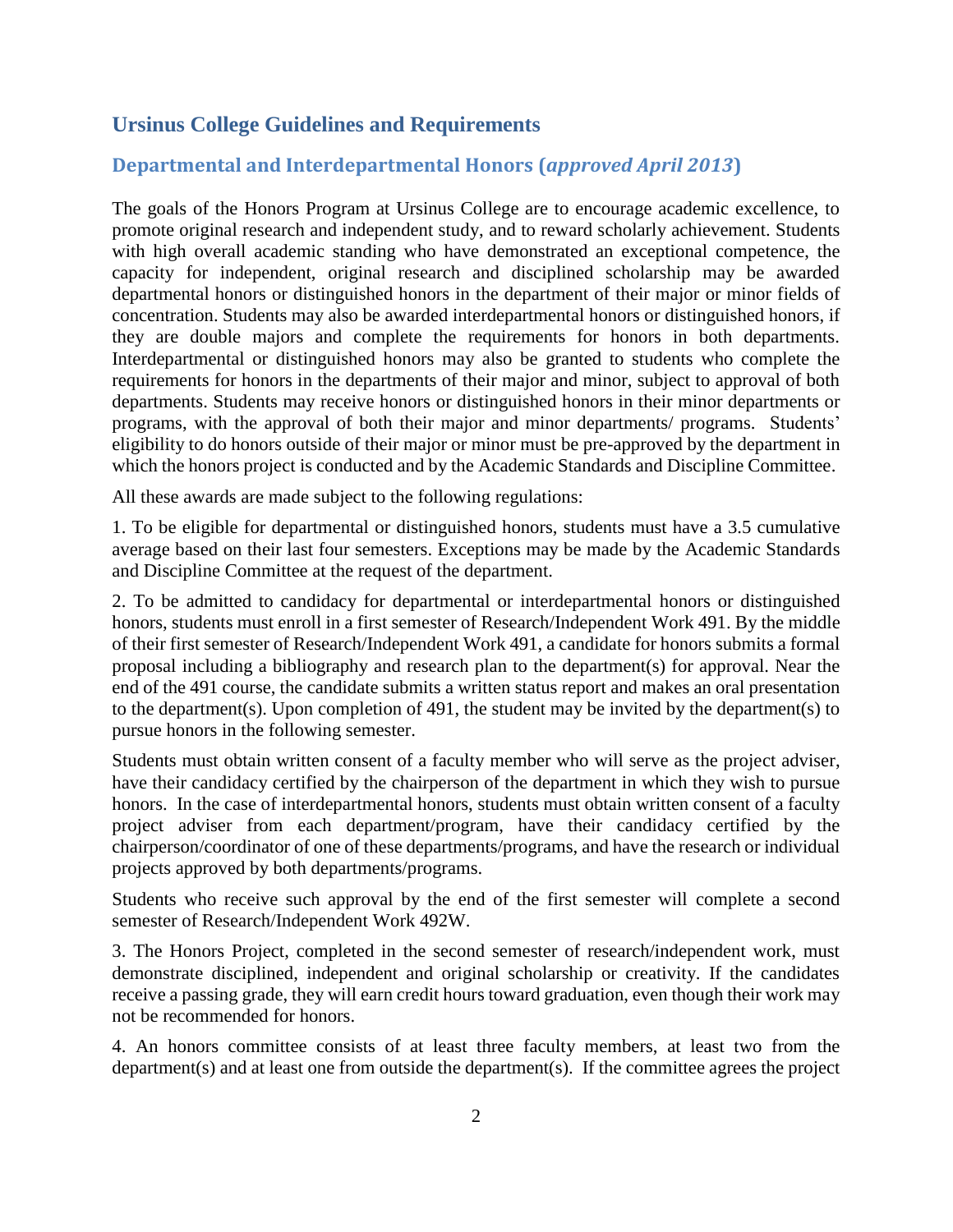is moving towards consideration for distinguished honors, an outside evaluator will be secured at least one month prior to the project's defense and added to the committee. The committee evaluates the project and an oral presentation, and examines the candidate by early to mid- April. This committee is chosen by the adviser(s) in consultation with the department chair(s) and the student. Departmental or interdepartmental honors will be awarded on the recommendation of this committee and the department(s), and the approval of the faculty.

5. After the student submits the final paper and passes the oral presentation, the committee may decide to award distinguished honors, if the student has demonstrated exceptional scholarship, originality, and/or thoroughness, and the project has been vetted by an outside reader. The Honors Committee including the outside reader must be unanimous in their decision to award distinguished honors to the student.

6. Departments specify the date for the candidate to submit a completed thesis. In order that the faculty may consider the awarding of honors or distinguished honors, the candidate must deposit the completed thesis in bound form following the format established by the Myrin Library, the written recommendation of the project adviser, and approval of the department(s) and of the outside evaluator for distinguished honors in the office of the dean of the College by the Monday of the last full week of classes.

## **Honors timelines based on Honors guidelines approved by faculty 4/25/13**

#### **Spring – Junior Year**

- Students with a cumulative average of at least 3.5 in their last four semesters may register for Independent Research with the approval of a faculty mentor for fall term senior year.
- Department chairs and faculty mentors are responsible to check GPA and prerequisite requirements for preliminary eligibility.
	- o Department chair will validate both GPA and prerequisites when signing the Honors registration form late in fall term.
	- o 3.5 GPA is based on last four semesters (i.e., Fall and Spring sophomore and junior years).
	- o Exceptions to 3.5 minimum GPA must be approved by Academic Standards and Discipline Committee at the request of the Department and/or faculty mentor..
- With consent of the research adviser and prerequisites met, students may register for 491 in their major department, minor department, or Interdisciplinary Studies in the case of two departments (approval of both departments required). Students may not pursue Interdepartmental Honors in more than two departments.
- Students may consider pursuing Honors level research in another department (i.e., neither the major nor the minor department) where the student has approval of a research adviser and the department but must also have approval from Academic Standards and Discipline Committee. This request should be initiated by the department.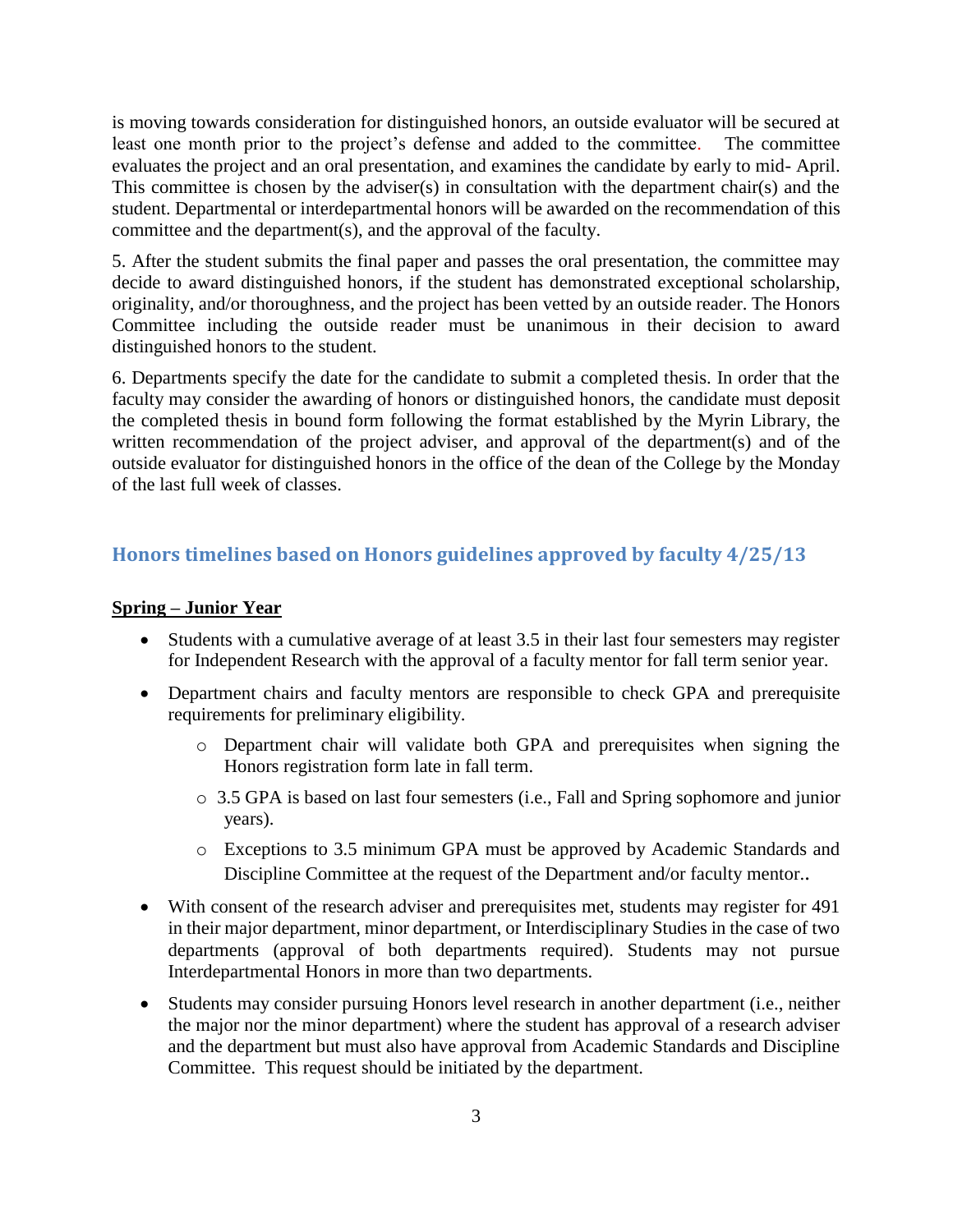#### **First Semester Senior Year**

- Student is registered in 491
- Mid-semester (approximate)—student submits proposal including bibliography and research plan for department approval.
- Student may register during preregistration for 492W but final enrollment will be contingent upon successful completion of department requirements set for 491. This is determined at the end of the semester.
- End of semester- student submits written status report (form determined by the department) and makes an oral presentation.
- With Department and mentor consent, department may invite the student to pursue honors in the following semester and register for 492W. If more than one department/program involved, both departments must agree to move the candidate forward.
- By mid-December the student should complete the [Honor's Preregistration Form](https://www.ursinus.edu/live/files/103-honors-preregistration-2014-updatedpdf) (available to faculty on the Dean's Office website) and secure the appropriate signatures including validation of the GPA and pre-requisite requirements.
- The Honors' committee should be identified by this mid-point in the yearlong honor's process. If the project is moving toward distinguished honors, the non-Ursinus outside evaluator should be identified and added to the committee no later than one month prior to the April presentation.

#### **Second Semester Senior Year**

- Departments, mentor and student set the date for the final oral presentation/defense and submission of the final draft.
- Final Paper due in the Dean's Office on the Monday of the last full week of spring semester classes.

## **Additional points for students pursing honors:**

Outside evaluators for Distinguished Honors will read the final draft of the research and may participate either in person or virtually, e.g., Skype. Note: the Dean's Office does not provide stipends for outside evaluators.

Honors and Distinguished Honors candidates must deposit the completed thesis in the format established by Myrin Library, and the written approval of the mentor and the department chair(s) (and outside evaluator for distinguished honors) in the office of the Dean of the College by the Monday noon of the last full week of classes.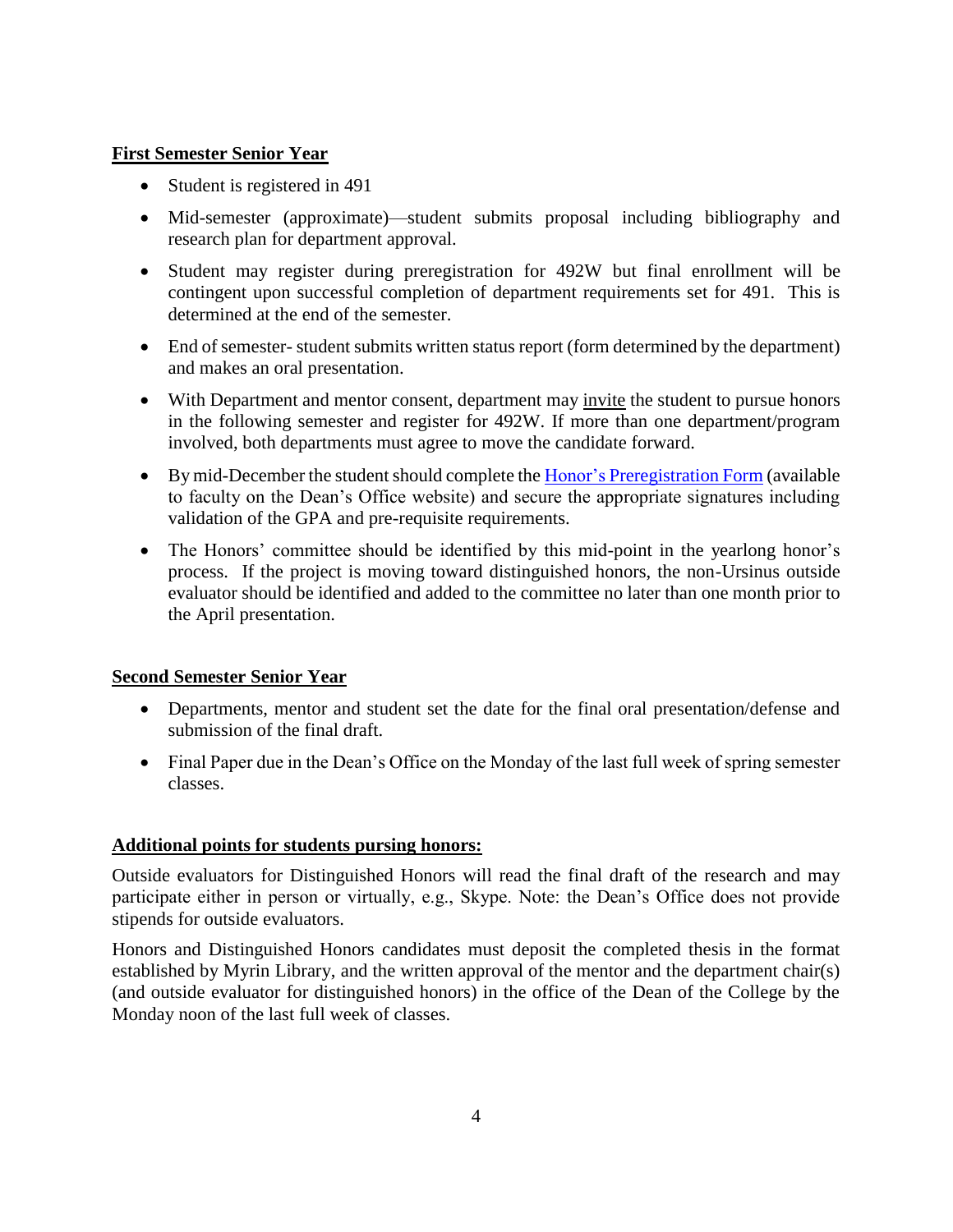After approval by the faculty, the Dean's Office will forward the Honors papers to the Myrin Library along with a list verifying Department acceptance and Faculty approval from the May meeting.

The Dean's Office will provide a standard form for Honors preregistration, which will require a brief description of the project and the signatures of the project adviser(s) and the department chairperson(s). [See: Dean's Office website]

All research involving human subjects requires review and approval by the Ursinus Institutional Review Board in accordance with federal law and Ursinus policy. The goal of these regulations is to ensure the safety, respect, and dignity of human subjects who volunteer to participate in scientific research. <http://www.ursinus.edu/netcommunity/irb>

All departments and programs in which honors are granted will offer two courses in research/ independent work (numbered 491/491W, 492/492W) of at least four semester hours credit each. Candidates for honors must complete two semesters of research/independent work.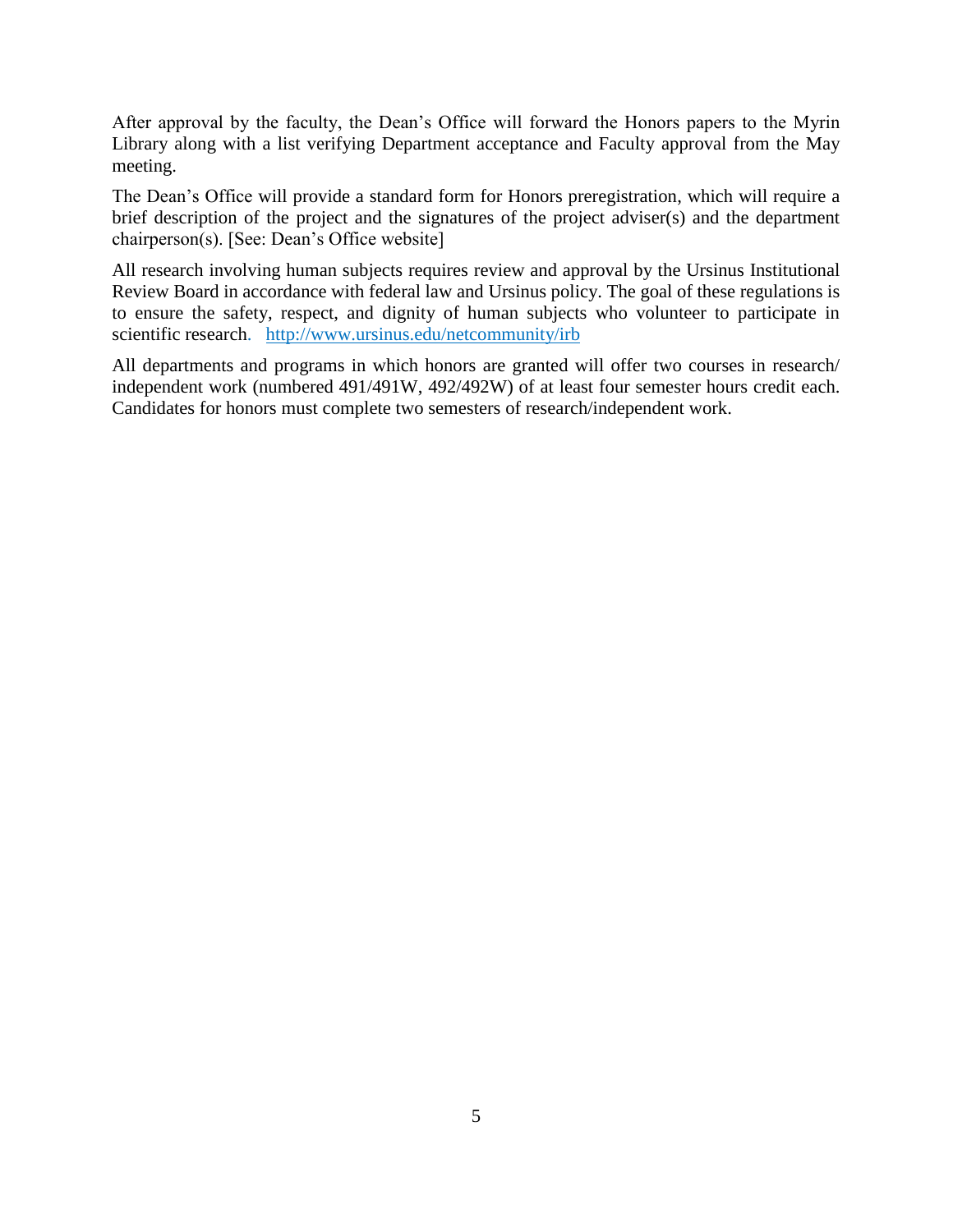# **Expected Learning Outcomes for Honors in the Department of Modern Languages**

Students are expected to demonstrate:

- An advanced level of reading, writing, and speaking in the target language.
- Ability to formulate a research question in the form of a thesis.
- Ability to create an outline for the entire project.
- Ability to apply a specific and systematic scholarly approach to the research question.
- Ability to use relevant primary and secondary sources in an appropriate way.
- Ability to integrate scholarly sources in the interpretation or analysis of their thesis.
- Ability to discuss in depth and integrate cohesively theoretical concepts or approaches to the topic researched.
- Ability to draw logical and significant conclusions.
- Ability to formally present their research project to our academic community.

## **Evaluation of Honors Project**

Each of the 491 and 492W courses requires a visible written product and an oral presentation done at the Department of Modern Languages.

## **491**

#### **Visible Product**:

1. The visible written product of the 491 course will consist of 10-15 pages (formatted according to guidelines stated below) of body content presented to the Honors faculty adviser.

2. One week prior to their oral presentation the Honors student will submit to the Honors Committee an outline and the list of works cited.

#### **Oral Presentation**:

Students will present the results of their research by reading a 5-6 page paper. Students will then answer questions from the Honors Committee.

The Honors student will then leave the room for a few minutes and the Honors Committee will discuss whether to allow for the continuation of the Honors project.

The student will be called back in and will be notified of the Honors Committee's evaluation as follows:

Satisfactory: Honors project fitted for continuation.

Unsatisfactory: Honors project not fitted for continuation. In this case, 491 will not fulfill the capstone 440W requirement.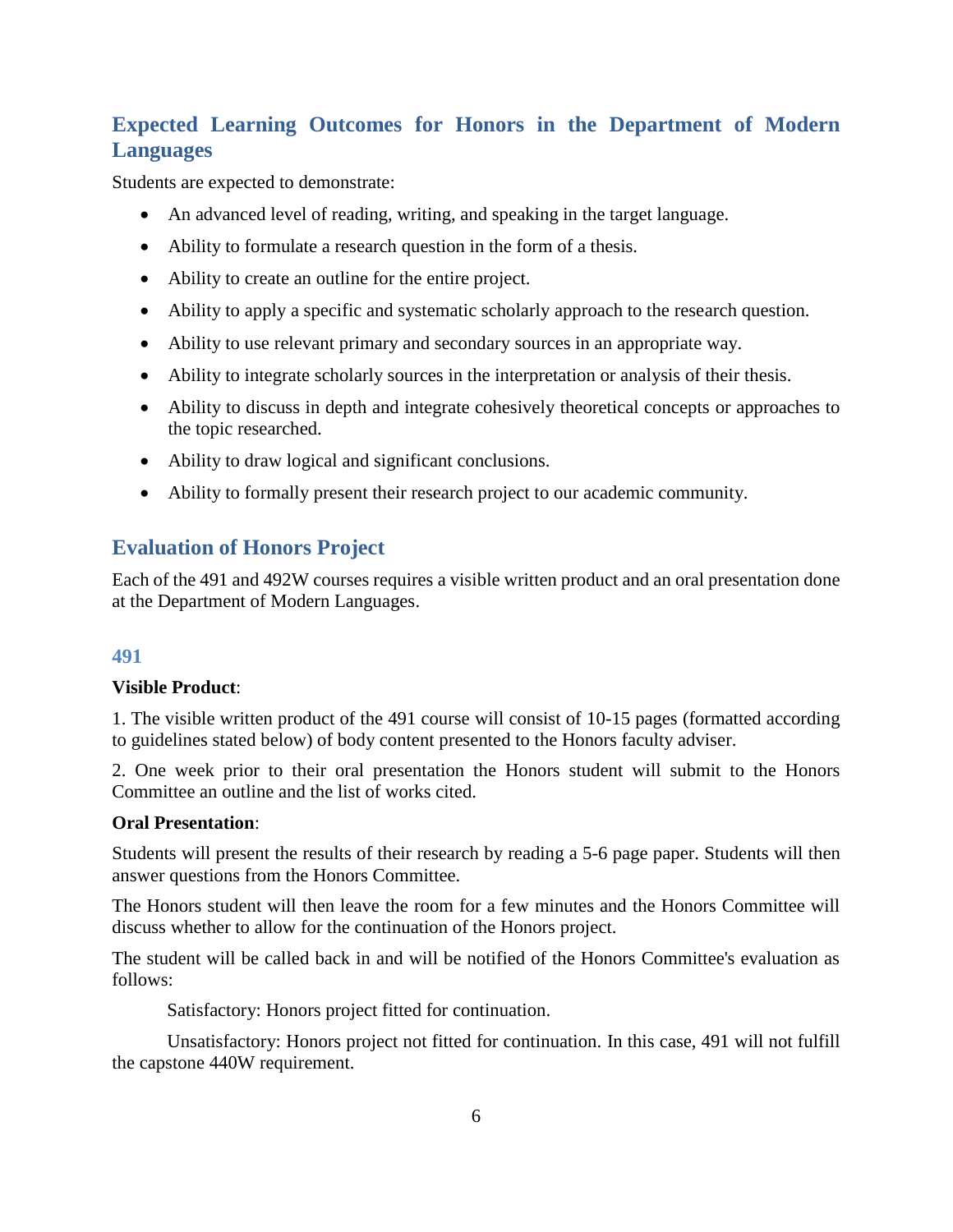The Honors Committee will explain to the Honors student the reasons for its evaluation; it can also make recommendations to the student about how to improve the project.

The chair of the Department of Modern Languages will communicate in writing the decision adopted by the Honors Committee. Copies of this official evaluation will go to the student, the Honors faculty adviser, and the Department of Modern Languages.

An Unsatisfactory evaluation does not imply a failing grade in the 491 course. The faculty project adviser, based on the evaluation of the written product, the oral presentation, and the overall performance of the student during the semester, decides the final grade for 491; all evaluation guidelines must be included in the official syllabus of the 491 course.

#### **492W**

#### **Visible Product**:

The visible written product of the 492 course will consist of 35-40 pages (formatted according to guidelines stated below) of body content presented to the Honors faculty adviser.

#### **Oral Presentation**:

Students will present the results of their research by reading a 7-9 page paper. Students will then answer questions from the Honors Committee.

Student will then leave the room and the Honors Committee will deliberate.

The student will be called back in and will be notified of the Honors Committee's decision:

Honors Granted: equivalent of A

Honors not Granted: grade granted by faculty adviser (minimum C-). If Honors is not granted, student's work is nonetheless substituted for the 440W capstone requirement.

## **Honors Papers-Organization, Length, and Submission**

All Honors papers should adhere to the College's [Honors Paper Formatting Guidelines.](https://www.ursinus.edu/live/files/1044-honors-papers-guidelines)

All Honors papers in the Department of Modern Languages should additionally adhere to the following organization and formatting:

- 1. Signature Page
- 2. Title Page
- 3. Abstract
- 4. Acknowledgements
- 5. Table of Contents
- 6. Introduction
- 7. Chapters
- 8. Endnotes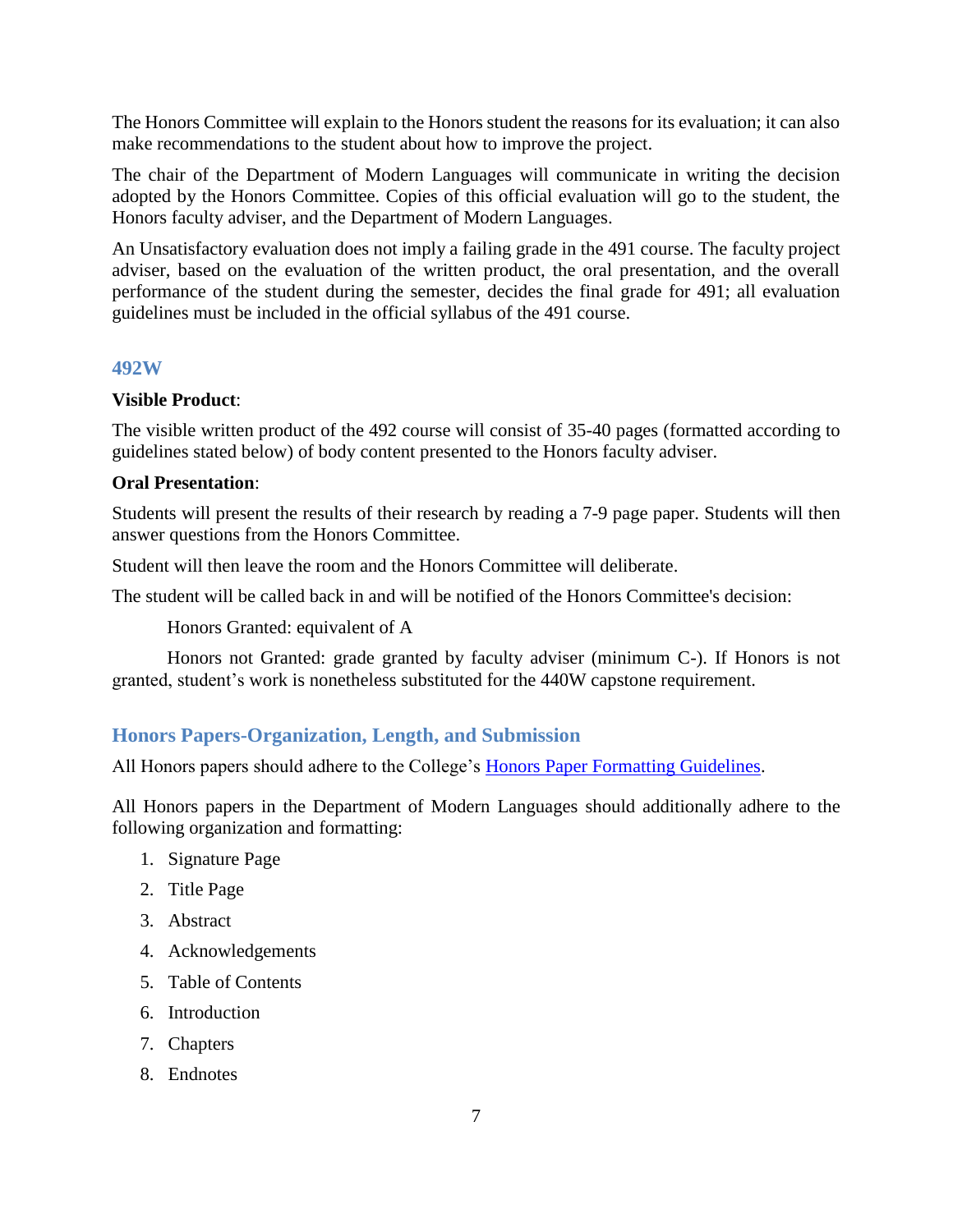#### 9. Works Cited

Each of these sections will start in a new page. Students must familiarize themselves with their own text processing program to create the section headers and automatic pagination.

All honors papers will have this **format**:

- a) Font type and size: Times New York, 12.
- b) Double-spaced with no extra space between paragraphs.
- c) All margins set at 1".
- d) Header and Footer set at 0.5".
- e) Page number centered in footer.
- f) Page 1 starts in "Introduction" section.

All Honors papers will be between 35 and 40 pages long, excluding the Table of Contents, Acknowledgements, End Notes, and Works Cited.

Approved Honors papers will be submitted electronically to the Digital Commons at Ursinus College. Follow [submission instructions.](https://www.ursinus.edu/live/files/1044-honors-papers-guidelines)

## **Interdepartmental Honors**

The Department of Modern Languages helps our Ursinus College students to conduct research projects that effectively integrate different scholarly areas and perspectives.

#### **Interdepartmental Honors Registration**

Students eligible to pursue Interdepartmental Honors register in the IDS-491 and IDS-492W sequence.

The Interdepartmental Honors project is usually based in two areas of study. As in the case of the Honors and Distinguished Honors programs, French, German, and Spanish are considered separate areas of study within the Department of Modern Languages and, therefore, can be integrated in an Interdepartmental Honors project. Thus, not only can be there be an Interdepartmental Honors project in French, German, or Spanish and another academic field, such as History, Sociology, or International Relations, but also in French and Spanish, German and French, or of any other two combined foreign languages.

Please note that the Interdepartmental Honors program fulfills the capstone requirement in both departments but does *not* confer two different Honors degrees--i.e., "Honors in Spanish" and "Honors in History"--but *one* degree in two areas, for example, "Honors in Spanish & History" or "Honors in German & Politics".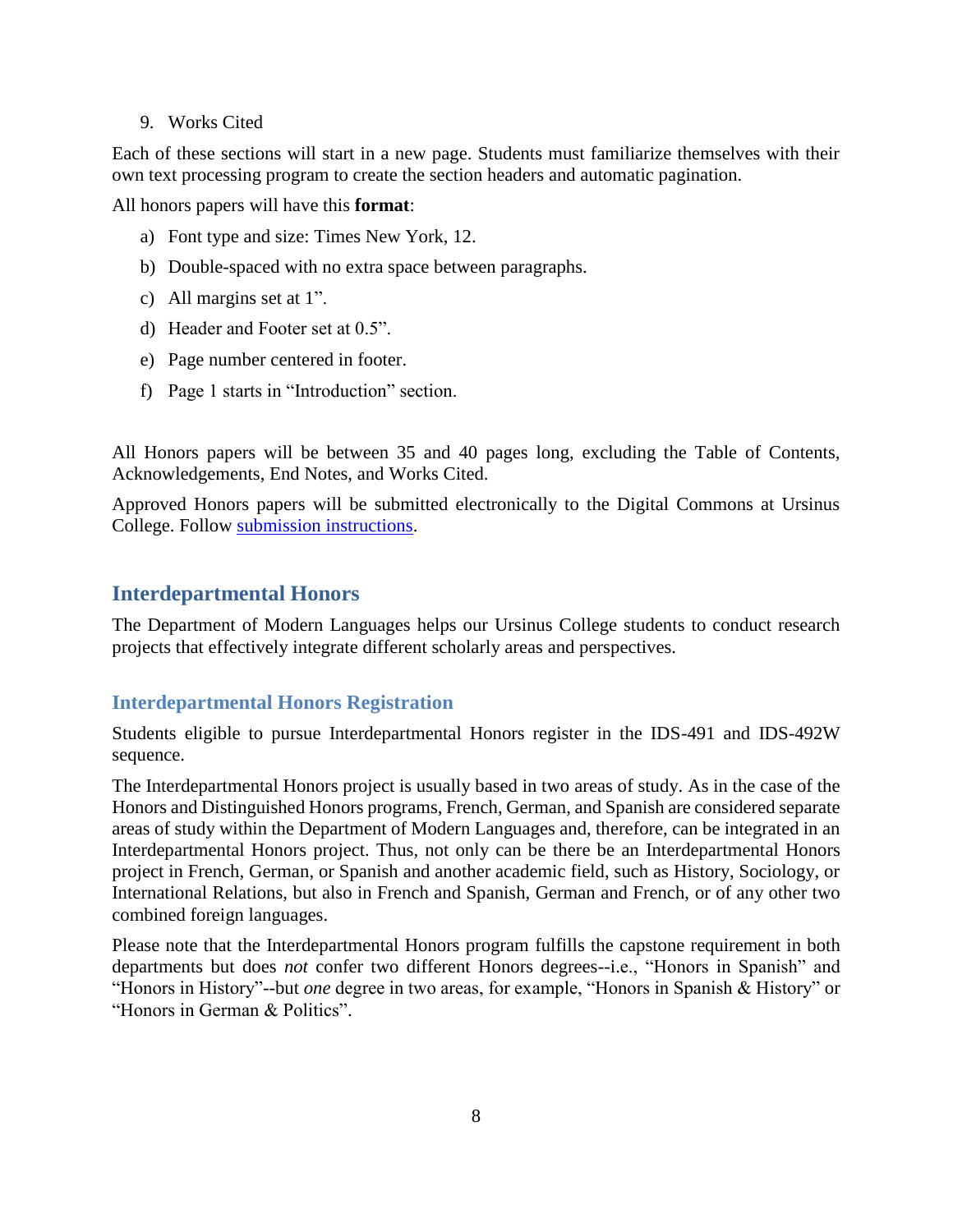## **Guidelines for Interdepartmental Honors in the Department of Modern Languages**

Interdepartmental Honors oftentimes involve the application of research methodologies and academic writing styles specific to the inquiries and disciplines outside the traditional studies in modern language literatures and cultures.

For Interdepartmental Honors project written in English, students must also produce a visible product and an oral presentation in the target language.

All Interdepartmental Honors projects in modern languages will undergo the same evaluation process as stated above for Honors in the Department of Modern Languages with the following exceptions:

- For IDS-491, same written product and presentation requirements apply as in regular honors in the Department of Modern Languages. However, visible product can be handed in in English.
- For IDS-492W, in addition to the project written in English, students will include the project's introduction and conclusion in the target language.
- The oral presentation for an Interdepartmental Honors will follow the guidelines laid out for honors in the Department of Modern Languages.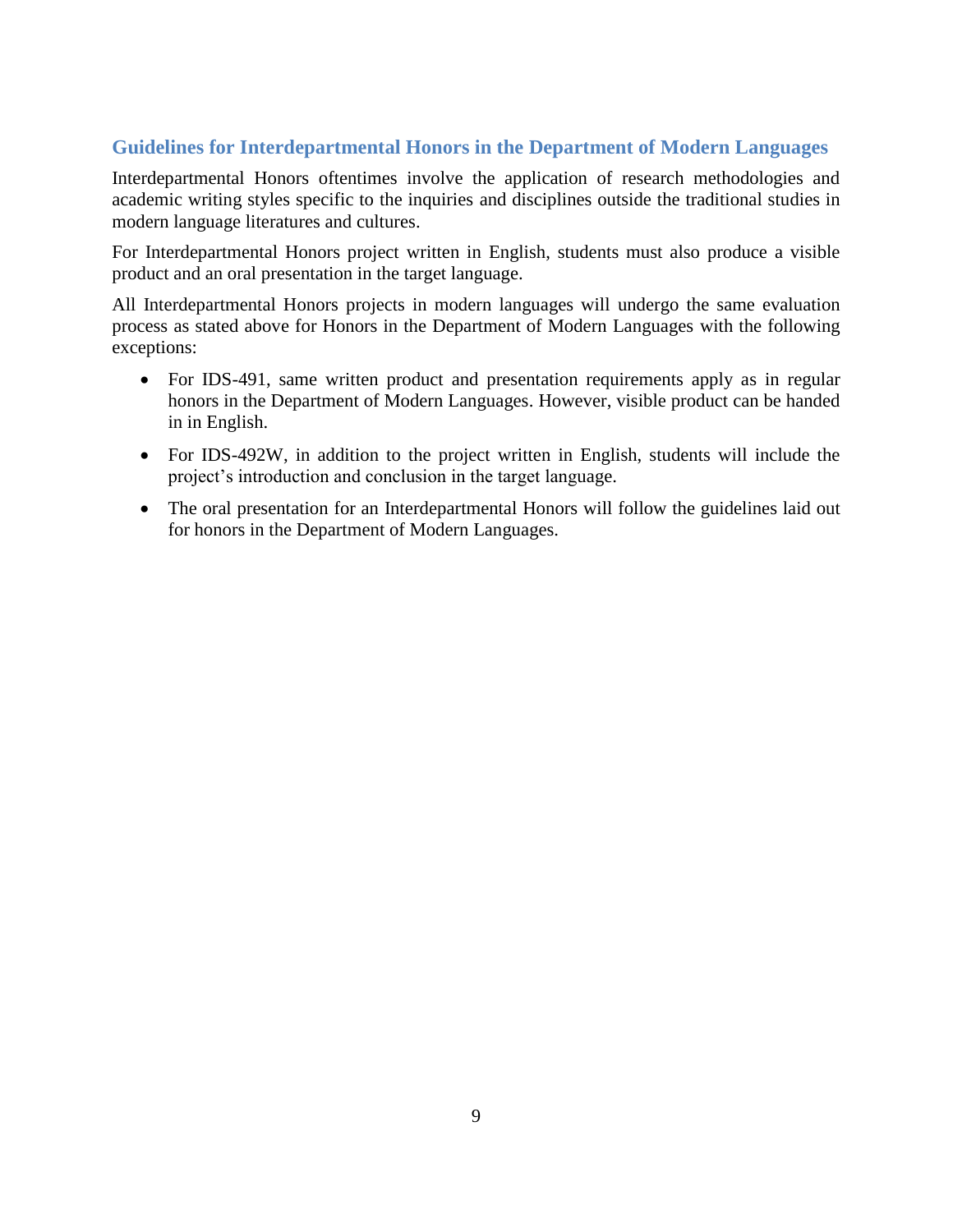## **Working on the Honors Projects**

#### **Thesis Statement and Outline**

All Honors projects must have a working thesis that is clearly stated at the beginning of the paper. This working thesis may change during the writing of the paper as new information arises and connections are formed.

This is how the *MLA Handbook for Writers of Research Papers* defines the thesis statement: "a single sentence that formulates both your statement and your point of view. In this sense, the thesis statement is your answer to the central question or problem you have raised" (42).

In addition to a thesis statement, students will create an outline of their project. This outline represents the structure or general organization of the project. All parts of the outline must relate to the thesis statement.

The manner by which these parts are integrated to the paper is the argumentation of the ideas related to the main thesis statement. Argumentation holds these pieces together through logical connections as supported by the discussion and interpretation of primary and secondary sources.

It is, therefore, crucial that students revise the original thesis statement as they incorporate new sources and advance their writing. Theses affect writing and organization, and vice versa. Therefore, revising the thesis and the outline is inseparable from the process of writing and researching.

## **Method and Theory**

Students have to clearly establish the way they intend to conduct their research. There are two main components relevant to this task: the method and the critical theory or critical apparatus utilized.

All areas of knowledge have a method of investigating a particular question or project. Both the nature of the researched question and the author's position influence the type of approach to the project.

Theory and the critical apparatus produced on a particular topic help the project to gain depth and intellectual rigor. Terminology and concepts differ from discipline to discipline; students should be aware of the potential implications of this in their research.

Working closely with faculty from the beginning is the most effective way to avoid frustration and shortcomings later.

#### **Writing Process**

All Honors papers will adhere to the *MLA Handbook for Writers of Research Papers* (currently, the 7th edition), which must be consulted by Honors students before meeting their faculty adviser for the first time in 491.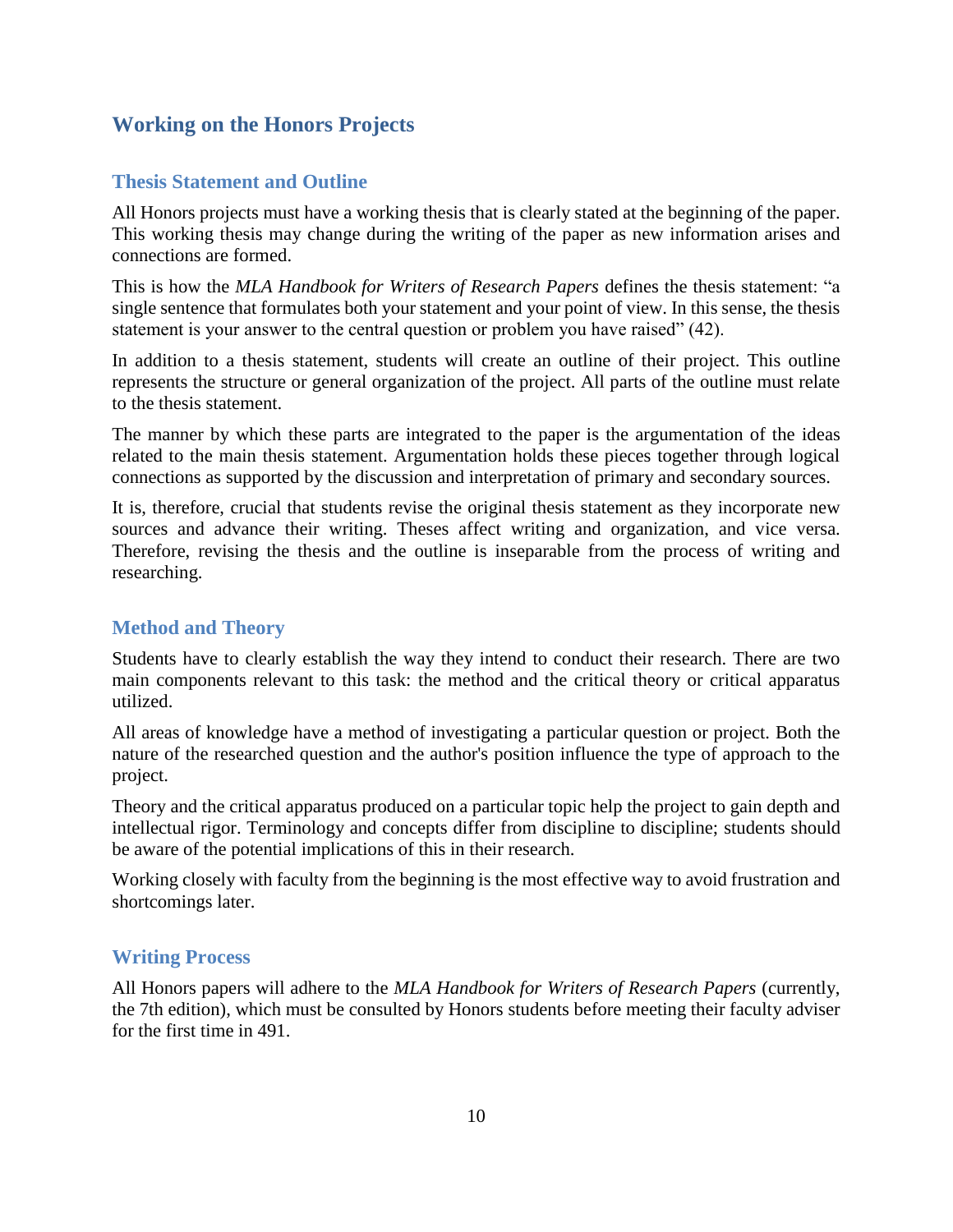Writing is a continuous process, not a phase in the Honors project. For example, it involves note taking, analysis, critical thinking, summarization and commentary of primary and secondary sources, drafting and redrafting of the main paper, creation of the bibliography.

Unless otherwise decided, the visible product will be written in the target language. Punctuation will follow the norms of the target language.

All students will submit grammatically polished drafts to their faculty advisers; extensive and detailed review of the target language must be done before any draft is sent to the faculty adviser.

## **Working with Bibliography**

Creating a bibliography is one of the first steps students must take. As the paper itself, the bibliography is a working document which will evolve.

Students should make an appointment with a Myrin librarian at the Reference Desk in order to perfect their research skills and have a realistic understanding of the availability and possibilities of secondary sources; this initial step can save much time later.

Students should document all bibliographical entries following the MLA style and keep notes and quotes for future inclusion and discussion in their project.

The final paper will only include *cited* works (not *consulted* works), that is, primary and secondary sources referred to or cited in the paper.

Always use parenthetical documentation when possible.

Endnotes or footnotes should not be used to display a bibliography entry. See section 6.5 of the *MLA Style* for information on how to use content and notes.